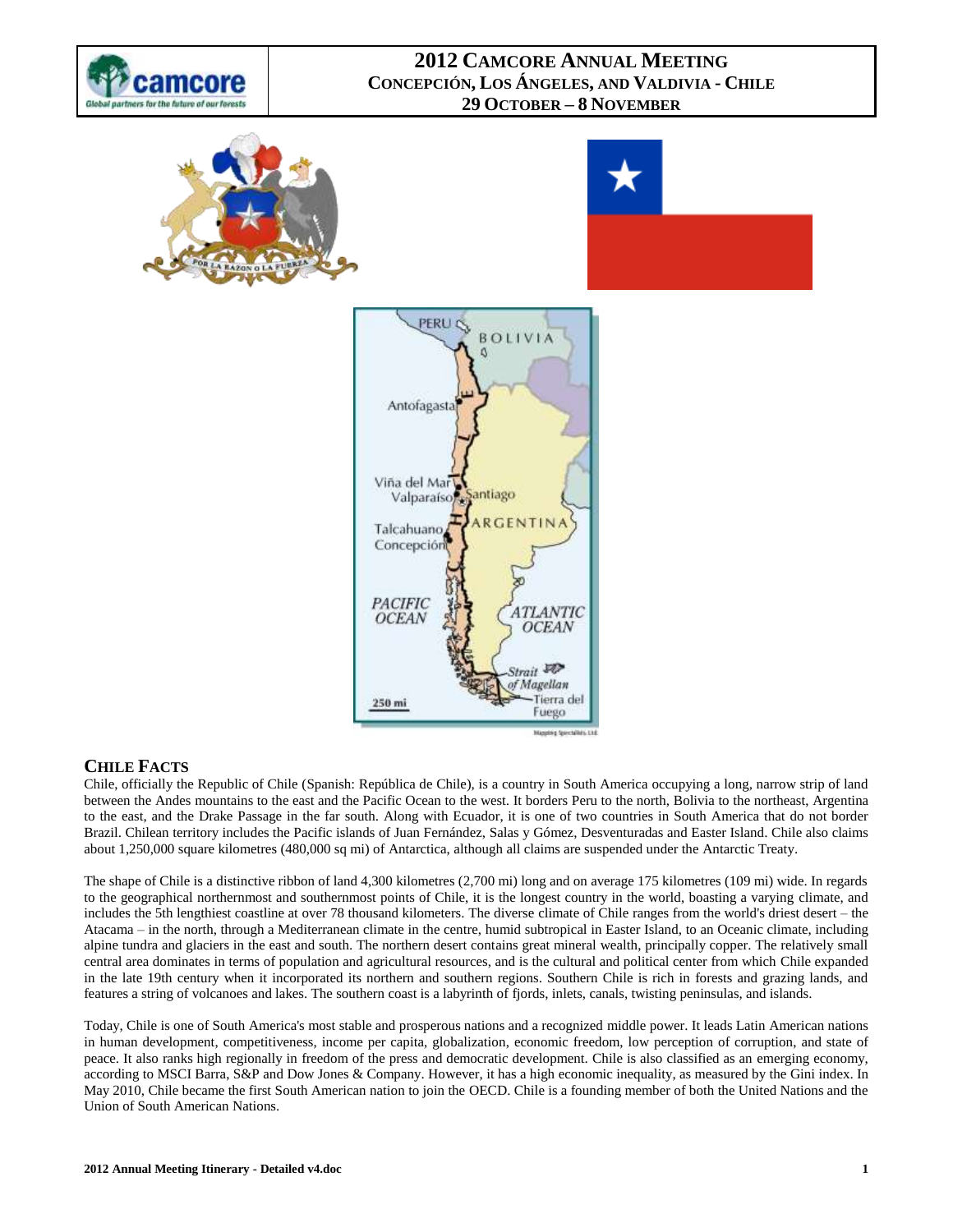

### **ARRIVAL, DEPARTURE, AND VISAS**

This year's Annual Meeting is in Chile.

Please check with your Embassy to determine if you need a Travel Visa for Chile. Please make sure to apply for your Travel Visa to avoid delays. If you need assistance obtaining your Travel Visa, such as a letter to confirm travel dates, please let us know what we can do to help.

**Flights can book up quickly!** Please check availability as soon as possible!

### **For those attending the Annual Meeting – 29 October – 8 November**

Even though those not on either of these Committees could arrive at the hotel on Saturday, 27 October, we kindly ask that all you try to book your international flights to arrive no later than Sunday, 28 October to rest up and minimize jet lag.

- The arrival location is Concepcion (Sunday 28 October) and the departure location is from Valdivia (Thursday 8 November). Please book your airline tickets accordingly.
- Executive and Technical Committee Members should arrive in Concepcion *no later than Sunday 28 October* for the committee meetings on Monday 29 October.

### **REGISTRATION COSTS**

| Registration costs for the 2012 Camcore Annual Meeting are: |                    |
|-------------------------------------------------------------|--------------------|
| Camcore Member Participant/Attendee:                        | <b>USD \$2,200</b> |
| <b>Camcore Member Spouse:</b>                               | <b>USD \$550</b>   |

Registration covers all events and meeting sessions as well as some meals and hotel accommodations.

### **CANCELLATION FEE**

**There will be a cancellation fee if you cancel your attendance less than 45-days prior to the meeting.** *The charges become progressively more severe closer to the meeting date***.** This is the hotels billing policy.

- If canceled 30-45 days before the beginning of the event, 50% of the room prices. \$500 - If canceled 15-30 days before the beginning of the event, 100% of the room price. \$1,000 - If canceled with less than 15-days before the beginning of the event, 100% of everything. \$2,200

### **Time of Departures of Airport Shuttles from the Airport to the Hotel**

There will be a private van to transport the participants from the airport to the hotel in Concepción and from the hotel to the airport in Valdivia and is covered by the registration cost.

### **BILLING**

You will receive an Electronic Invoice for Registration Fees by June 1. **All invoices must be paid by July 1.**

If you need to have a hard copy in addition to the soft copy, please contact Robert McGee to expedite delivery. Also attached are the directions for sending a wire transfer.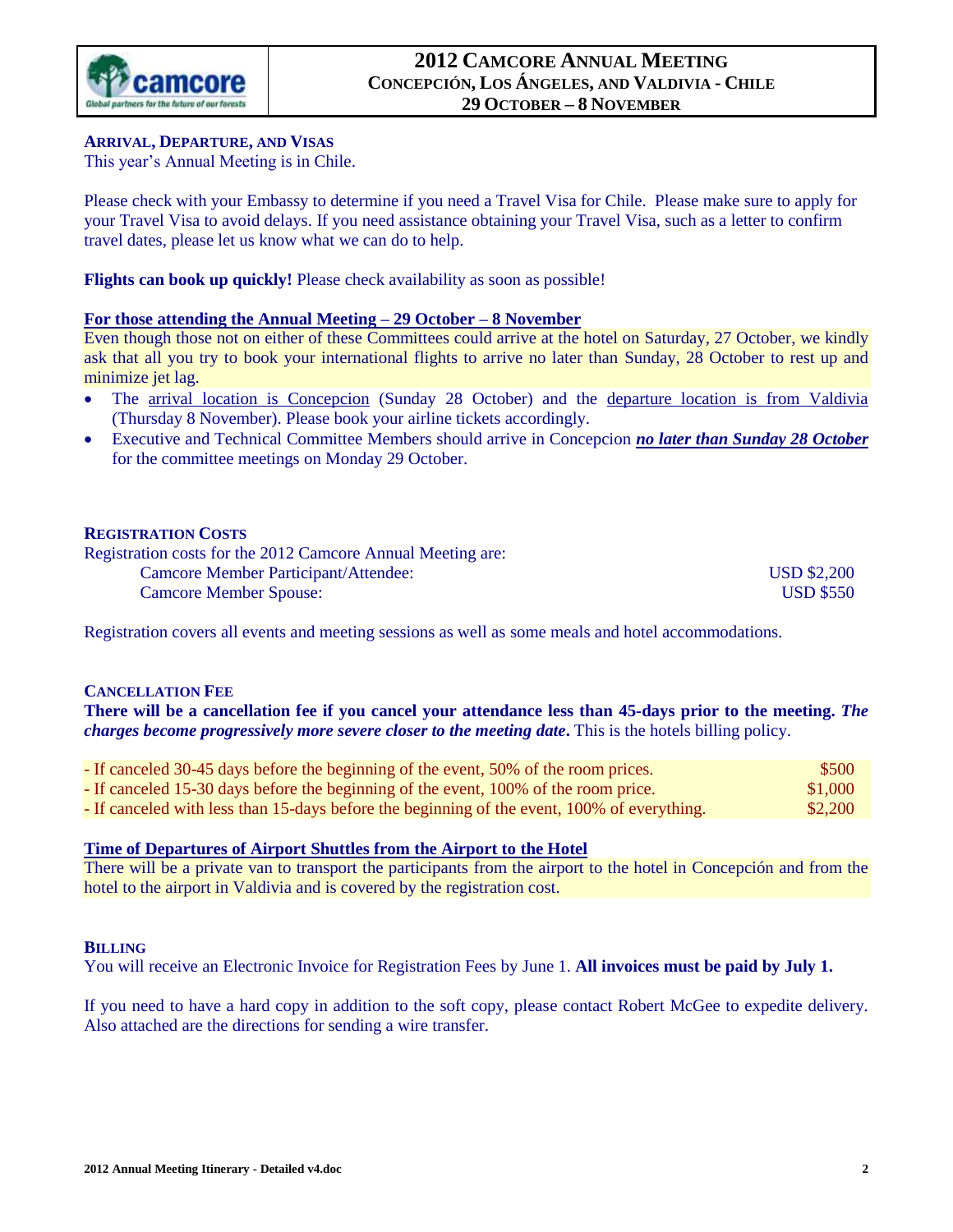

### **WEATHER**

### **For the Annual Meeting and Field Trips in Concepción:**

The climate of Concepción is a dry summer in February. The climate is generally considered [oceanic,](http://en.wikipedia.org/wiki/Oceanic_climate) because for most of the year it resembles an oceanic climate. The cool waters of the Pacific Ocean help to maintain mild temperatures throughout the year. Temperatures rarely exceed 30 °C (86 °F) or fall below −3 °C (26.6 °F). In the five-month period between May and October, the city receives approximately 83% of its total annual precipitation, which totals 1,110 mm (44 in). The wettest month since records began in 1912 was June 2000 with 561 millimetres (22.1 in).

### **ATTIRE**

The Camcore Annual Meeting will be mostly informal with casual dress and field clothes, but smart casual attire will be in order at the Farewell Dinner on Friday. You may want a light jacket for evenings.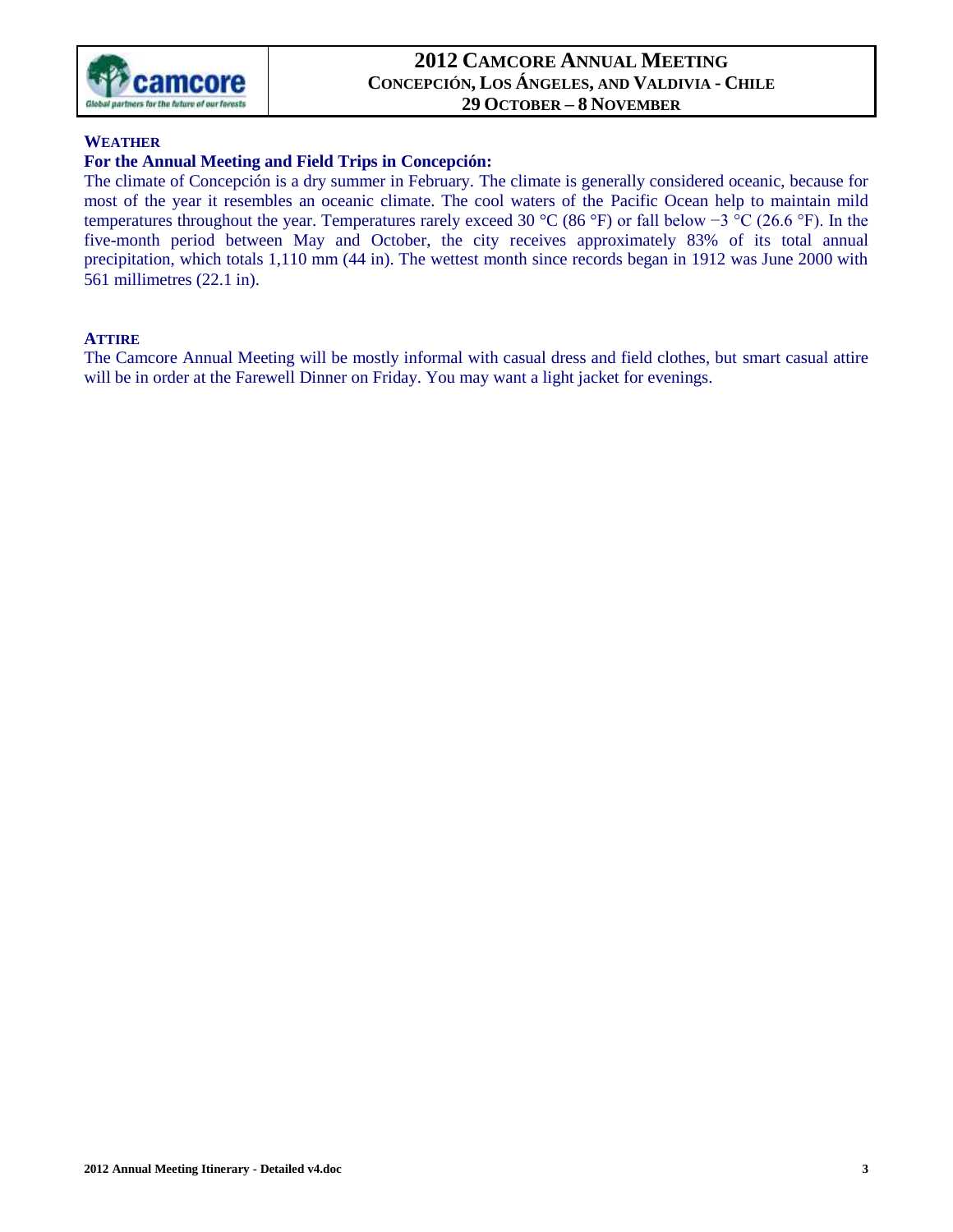

### **MEALS**

Meals are provided according to the plan outlined below. Breakfast and lunch at the hotel includes all drinks: tea, sodas, and/or water. The formal dinner is to be held on Wednesday, 7 November at Huapi Island. Many restaurants and cafés are located near the hotels for any meals that are not included in the registration costs.

| <b>Day</b>       | <b>Monday</b>    | <b>Tuesday</b> | Wednesday        | <b>Thursday</b>  | Friday       | <b>Saturday</b>  | <b>Sunday</b> |
|------------------|------------------|----------------|------------------|------------------|--------------|------------------|---------------|
| <b>Date</b>      |                  |                |                  |                  |              | 10/27            | 10/28         |
| <b>Breakfast</b> |                  |                |                  |                  |              | $\ast$           | $\ast$        |
| Lunch            |                  |                |                  |                  |              | $\ast$           | $\ast$        |
| <b>Dinner</b>    |                  |                |                  |                  |              | $\ast$           | $\ast$        |
| <b>Hotel</b>     |                  |                |                  |                  |              | $***$            | $***$         |
| <b>Travel</b>    |                  |                |                  |                  |              | $\checkmark$ *** | $\sqrt$ ***   |
|                  |                  |                |                  |                  |              |                  |               |
| <b>Day</b>       | <b>Monday</b>    | <b>Tuesday</b> | Wednesday        | <b>Thursday</b>  | Friday       | <b>Saturday</b>  | <b>Sunday</b> |
| <b>Date</b>      | 10/29            | 10/30          | 10/31            | 11/1             | 11/2         | 11/3             | 11/4          |
| <b>Breakfast</b> | $\ast$           | $\checkmark$   | $\checkmark$     | $\checkmark$     | $\checkmark$ | $\checkmark$     | $\checkmark$  |
| Lunch            | $\checkmark$     | $\checkmark$   | $\checkmark$     | $\checkmark$     | $\checkmark$ | $\checkmark$     | $\ast$        |
| <b>Dinner</b>    | $\checkmark$     | $\checkmark$   | $\ast$           | $\ast$           | $\ast$       | $\checkmark$     | $\ast$        |
| <b>Hotel</b>     | $\checkmark$     | $\checkmark$   | $\checkmark$     | $\checkmark$     | $\checkmark$ | $\checkmark$     | $\checkmark$  |
| <b>Travel</b>    | $\checkmark$ *** | $\checkmark$   | 44               | $\checkmark$     | $\checkmark$ | $\checkmark$     | $\checkmark$  |
|                  |                  |                |                  |                  |              |                  |               |
| <b>Day</b>       | <b>Monday</b>    | <b>Tuesday</b> | Wednesday        | <b>Thursday</b>  | Friday       | <b>Saturday</b>  | <b>Sunday</b> |
| <b>Date</b>      | 11/5             | 11/6           | 11/7             | 11/8             | 11/9         |                  |               |
| <b>Breakfast</b> | $\checkmark$     | $\checkmark$   | $\checkmark$     | $\checkmark$     |              |                  |               |
| Lunch            | $\checkmark$     | $\checkmark$   | $\ast$           | $\ast$           |              |                  |               |
| <b>Dinner</b>    | $\ast$           | $\checkmark$   | $\checkmark$     | $\ast$           |              |                  |               |
| <b>Hotel</b>     | $\checkmark$     | $\checkmark$   | $\checkmark$     | $\ast$           |              |                  |               |
| <b>Travel</b>    | $\mathbf{u}$     | $\checkmark$   | $\checkmark$ *** | $\checkmark$ *** |              |                  |               |
|                  |                  |                |                  |                  |              |                  |               |

### **Included in Annual Meeting Registration**

**\* Breakfast/ Lunch/ Dinner on Own:** You are free to choose your dining experience. These meals are not included in the Registration Fee.

For any meals 'on your own' in Concepción, Los Ángeles, and Valdivia, there are several restaurants in the nearby area. More information on restaurants will be available for you at the hotel.

- **\*\* Hotel Accommodations:** that are not included with the Registration Fee, approximately US \$200.00 per night.
- \*\*\* Travel from the Airport to the Hotel is included in the registration fee. Options are listed on page 2 under **ARRIVAL, DEPARTURE, AND VISAS.**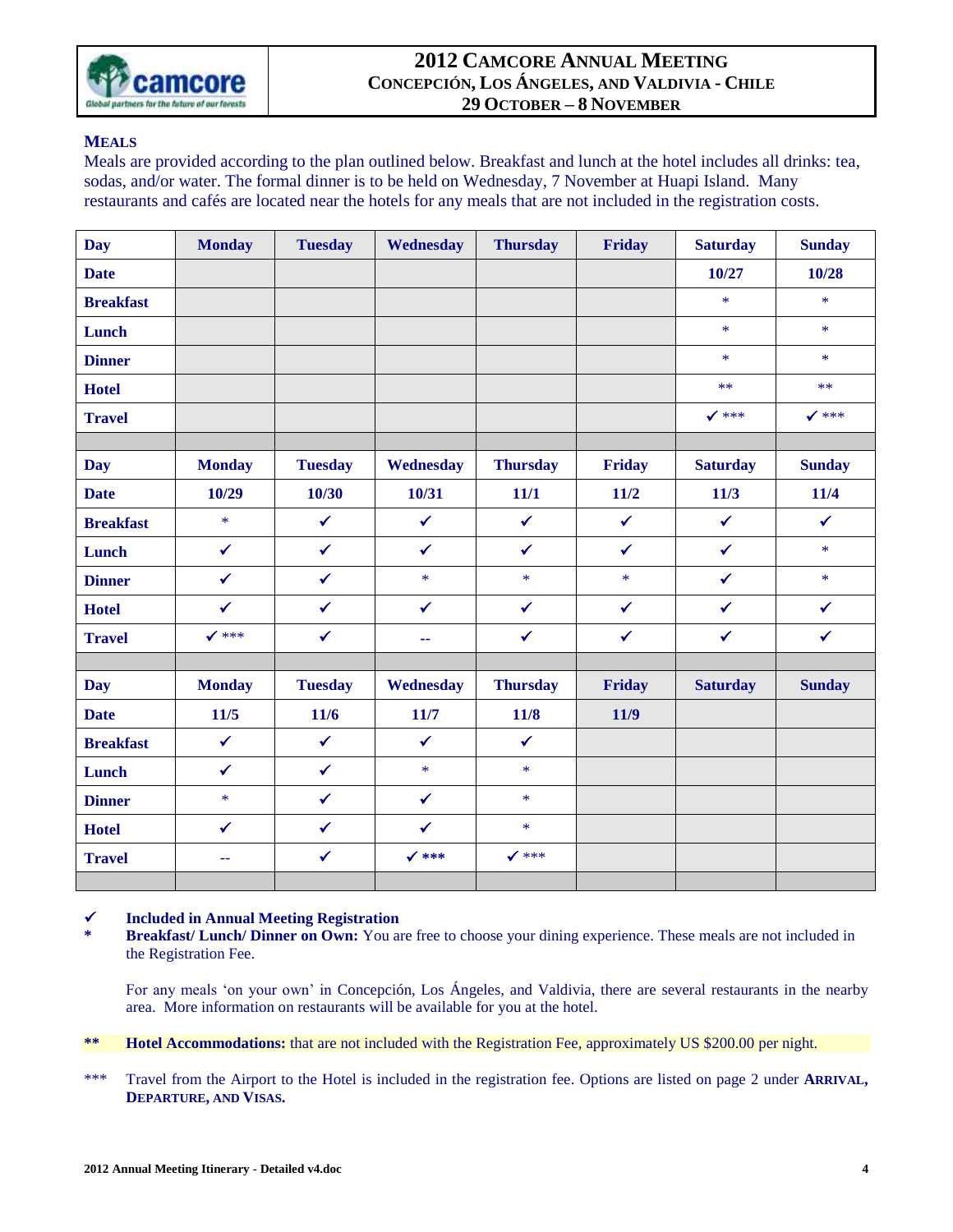

#### **HOTEL CONTACT INFORMATION:**

### **ANNUAL MEETING**

### **29 OCTOBER – 8 NOVEMBER (AND ANY ADDITIONAL NIGHTS IF NEEDED)**

### HOTELS:

### Diego de Almagro – Concepción

| Karen Molina                |
|-----------------------------|
| reservas-ccp1@dahoteles.com |
| 56-41-2403600               |
| 56-41-2403700               |
| Chacabuco 156- Concepción   |
| www.dahoteles.com           |
|                             |

## Hotel Los Ángeles – Los Ángeles

| Contact Person | Nicole Fuentes                        |
|----------------|---------------------------------------|
| Email          | recepcion-lsq@dahoteles.com           |
| Phone          | 56-43-320040                          |
| Fax            | 56-43-320060                          |
| Address        | Panamericana Sur km.510 - Los Ángeles |
| Website        | www.dahoteles.com                     |

#### Hotel Villa del Río – Valdivia

| <b>Contact Person</b> | Yohana Navarro Agoni          |
|-----------------------|-------------------------------|
| Email                 | ventas@villadelrio.cl         |
| Phone                 | 56-63-216292 - 56-09-82347794 |
| Fax                   | 56-41-2403700                 |
| Address               | Avenida España 1025- Valdivia |
| Website               | www.hotelvilladelrio.com      |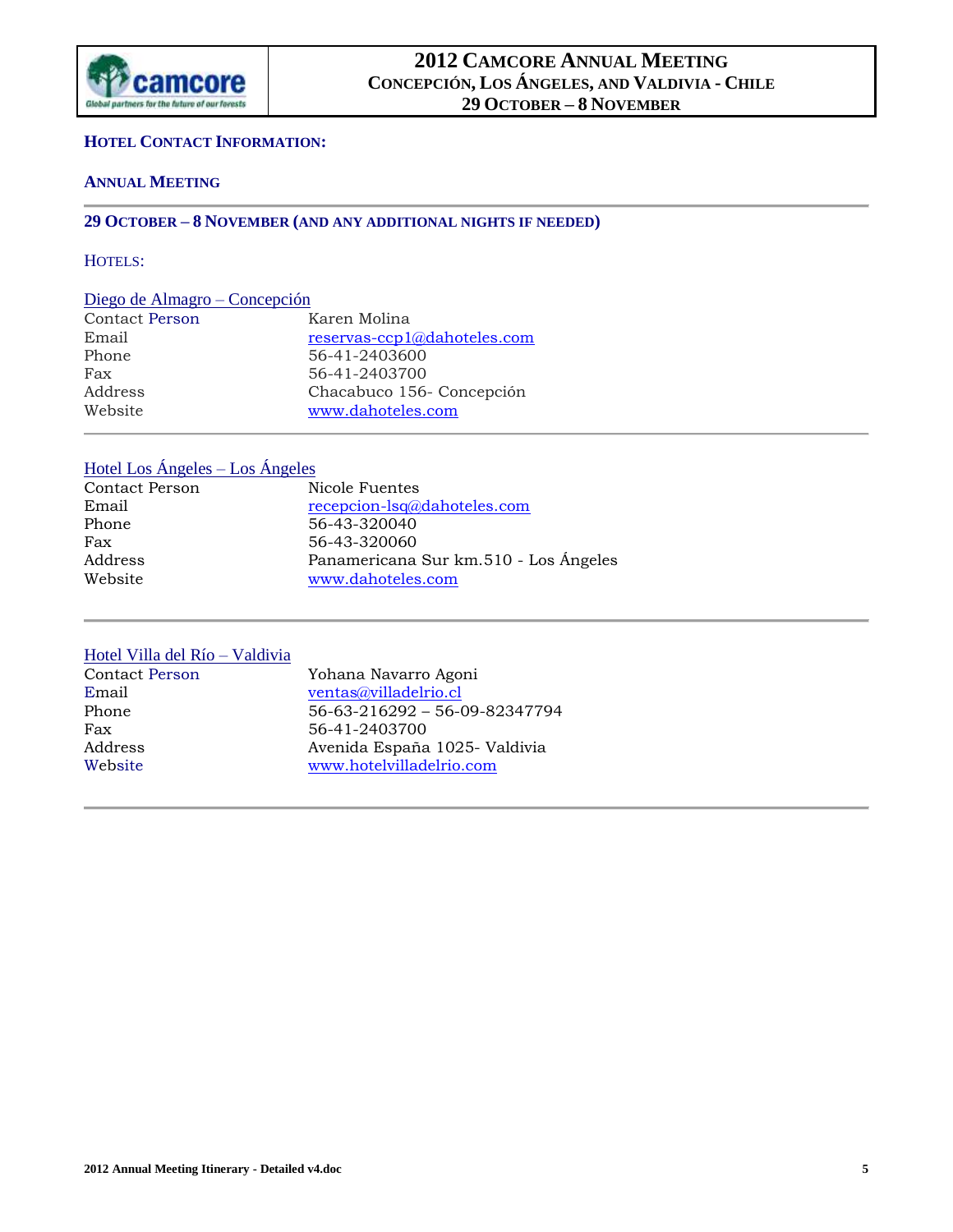

### **ITINERARY**

| <b>SATURDAY</b><br>27 OCTOBER                           |                                                                                 | Camcore Team Departs US                                                                                                                                                                                                  | Dvorak, Hodge                        |
|---------------------------------------------------------|---------------------------------------------------------------------------------|--------------------------------------------------------------------------------------------------------------------------------------------------------------------------------------------------------------------------|--------------------------------------|
| <b>SUNDAY</b><br><b>28 OCTOBER</b>                      |                                                                                 | Concepción<br>Arrival of the Camcore Team<br>Arrival of Executive and Technical Committee<br>Members<br>Hotel: Diego de Almagro - If Needed - On Your Own                                                                | Dvorak, Hodge                        |
| <b>MONDAY</b><br><b>29 OCTOBER</b><br>DAY <sub>1</sub>  | 8:30 AM-12 Noon<br>12 Noon<br>2:00-5:00 PM<br>$6:00 - 7:30$ PM<br>8:00-11:00 PM | Concepción<br>Arrival of Participants<br><b>Technical Committee Meeting</b><br>Lunch<br><b>Executive Committee Meeting</b><br>Registration<br>Welcome Dinner<br>Hotel: Diego de Almagro                                  |                                      |
|                                                         |                                                                                 |                                                                                                                                                                                                                          |                                      |
| <b>TUESDAY</b><br><b>30 OCTOBER</b><br>DAY <sub>2</sub> | $9:00$ AM-1:00 PM<br>1:30-2:30 PM<br>3:00-6:00 PM<br>6:00-8:00 PM               | Concepción<br>Field Visits<br>Arauco Research Center: Bioforest<br>Lunch<br>La Posada Nursery: Eucalyptus globulus and<br>Pinus radiata Pine Clonal Production.<br>Dinner at Arauco Bioforest<br>Hotel: Diego de Almagro | Hosted by Arauco<br>Hosted by Arauco |
|                                                         |                                                                                 |                                                                                                                                                                                                                          |                                      |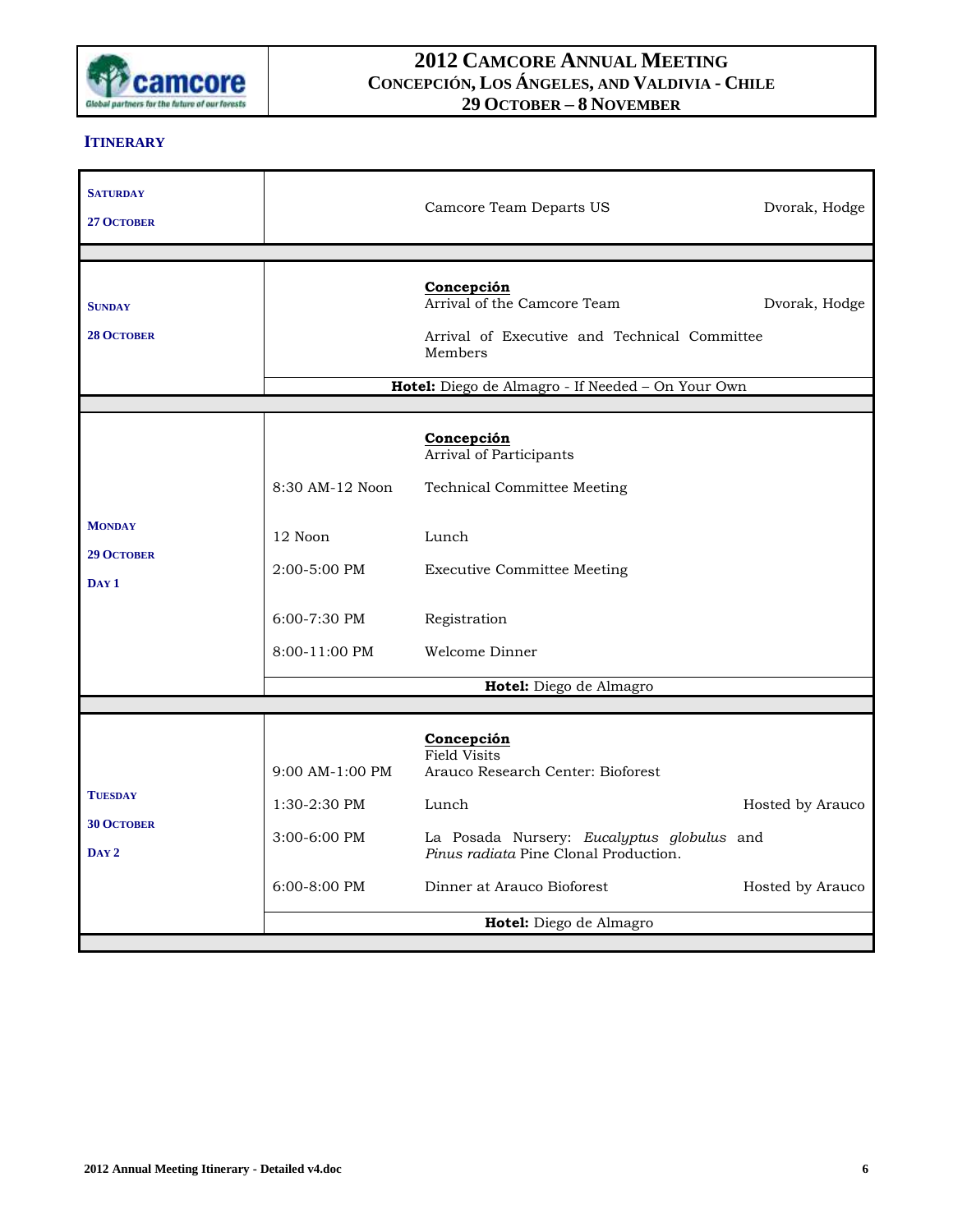

| <b>WEDNESDAY</b>                   | 8:30 AM-12 Noon          | Concepción<br>Technical Meeting<br>Hotel Diego de Almagro                                                           |
|------------------------------------|--------------------------|---------------------------------------------------------------------------------------------------------------------|
| <b>31 OCTOBER</b>                  | 12:00 Noon-1:30 PM Lunch |                                                                                                                     |
| $Day3$                             | 1:30-5:00 PM             | <b>Technical Meeting</b><br>Hotel Diego de Almagro                                                                  |
|                                    | Evening                  | Dinner (on your own)                                                                                                |
|                                    |                          | Hotel: Diego de Almagro                                                                                             |
|                                    |                          |                                                                                                                     |
|                                    | 8:00 AM-5:00 PM          | Concepción<br>Field Visits:<br>Camcore Tests Pinus patula, Pinus greggii<br>Pinus radiata SE Trial 12 Year Age<br>٠ |
| <b>THURSDAY</b>                    | 12 Noon                  | Lunch                                                                                                               |
| <b>1 NOVEMBER</b>                  |                          | • Block Plot Validation Trials Eucalyptus                                                                           |
| DAY 4                              |                          | globulus<br>· Pinus radiata Silvicultural Management:<br>Pruning and Thinning                                       |
|                                    | Evening                  | Dinner (on your own)                                                                                                |
|                                    |                          | Hotel: Diego de Almagro                                                                                             |
|                                    |                          |                                                                                                                     |
|                                    | 8:00-9:30 AM             | Concepción to Los Ángeles<br>Travel to the Carlos Douglas Nursery                                                   |
|                                    | 9:30 AM-1:00 PM          | Carlos Douglas Nursery: Pinus radiata and<br>Eucalyptus nitens                                                      |
|                                    | $1:00-2:00$ PM           | Lunch<br>Hosted by CMPC                                                                                             |
| <b>FRIDAY</b><br><b>2 NOVEMBER</b> | 2:00-3:00 PM             | CPF, National Pest and Diseases Control<br>Program in Chile: Fusarium and Sirex Control                             |
| DAY <sub>5</sub>                   | 3:00-4:00 PM             | Travel to Los Angeles                                                                                               |
|                                    | 4:00-5:00 PM             | Visit CPF Laboratories                                                                                              |
|                                    | 5:30 PM                  | Registration at Hotel                                                                                               |
|                                    | Evening                  | Dinner (on your own)                                                                                                |
|                                    |                          | Hotel: Hotel Los Ángeles                                                                                            |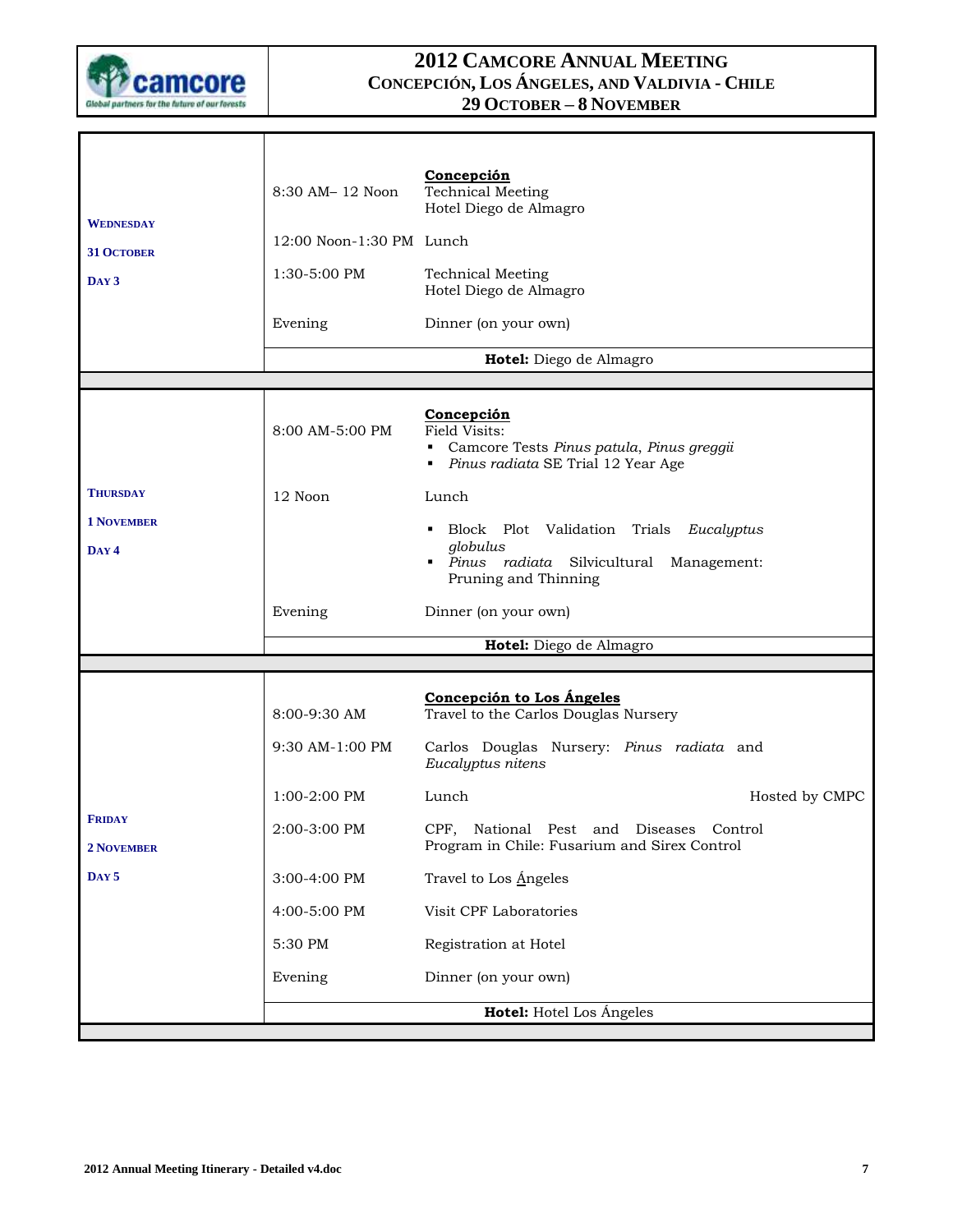

|                                                     |                  | Los Ángeles                                                                                                                                                  |                  |
|-----------------------------------------------------|------------------|--------------------------------------------------------------------------------------------------------------------------------------------------------------|------------------|
|                                                     | 9:00-11:00 AM    | <b>Eucalypt Camcore Tests</b>                                                                                                                                |                  |
|                                                     | 11:00 AM-12 Noon | Lunch on the Bus and Travel to Rucamanqui                                                                                                                    |                  |
| <b>SATURDAY</b><br><b>3 NOVEMBER</b><br>$\bf{DAY6}$ | 1:00-5:30 PM     | Rucamanqui Farm: Eucalyptus Genetic Tests,<br>Eucalyptus nitens Seed Orchard; Thinning,<br>Pruning, and Forest Products of Eucalyptus<br>nitens and hybrids. | <b>CMPC</b>      |
|                                                     | 5:30-8:00 PM     | Dinner at Rucamanqui                                                                                                                                         | Hosted by CMPC   |
|                                                     | 9:00 PM          | Arrive at the Hotel in Los Ángeles                                                                                                                           |                  |
|                                                     |                  | Hotel: Hotel Los Ángeles                                                                                                                                     |                  |
|                                                     |                  |                                                                                                                                                              |                  |
|                                                     | 9:00 AM-1:00 PM  | Los Angeles to Valdivia<br>Travel to Valdivia                                                                                                                |                  |
| <b>SUNDAY</b>                                       | 1:00-2:30 PM     | Lunch (on your own)                                                                                                                                          |                  |
| <b>4 NOVEMBER</b>                                   | 3:00-7:00 PM     | Optional Visit: Niebla Spanish Fort                                                                                                                          |                  |
| DAY <sub>7</sub>                                    | Evening          | Dinner (on your own)                                                                                                                                         |                  |
|                                                     |                  | Hotel: Villa del Río                                                                                                                                         |                  |
|                                                     |                  |                                                                                                                                                              |                  |
|                                                     | 8:00-12:00 PM    | <b>Valdivia</b><br><b>Technical Meeting</b><br>Hotel Villa del Río                                                                                           |                  |
| <b>MONDAY</b>                                       | 12:00-1:30 PM    | Lunch                                                                                                                                                        |                  |
| <b>5 NOVEMBER</b><br>DAY 8                          | 1:30-5 PM        | <b>Technical Meeting</b><br>Hotel Villa del Río                                                                                                              |                  |
|                                                     | Evening          | Dinner (on your own)                                                                                                                                         |                  |
|                                                     |                  | Hotel: Villa del Río                                                                                                                                         |                  |
|                                                     |                  |                                                                                                                                                              |                  |
|                                                     | 9:00 AM-12 Noon  | <b>Valdivia</b><br>Visit Valdivia Pulp Mill                                                                                                                  | Arauco           |
| <b>TUESDAY</b>                                      | 12 Noon-1:00 PM  | Lunch on the Bus                                                                                                                                             |                  |
| <b>6 NOVEMBER</b><br>DAY 9                          | 1:00-3:00 PM     | Visit Parque Oncol (private park)                                                                                                                            | Arauco           |
|                                                     | 3:00-7:00 PM     | Dinner at San Ramón                                                                                                                                          | Hosted by Arauco |
|                                                     |                  | Hotel: Villa del Río                                                                                                                                         |                  |
|                                                     |                  |                                                                                                                                                              |                  |